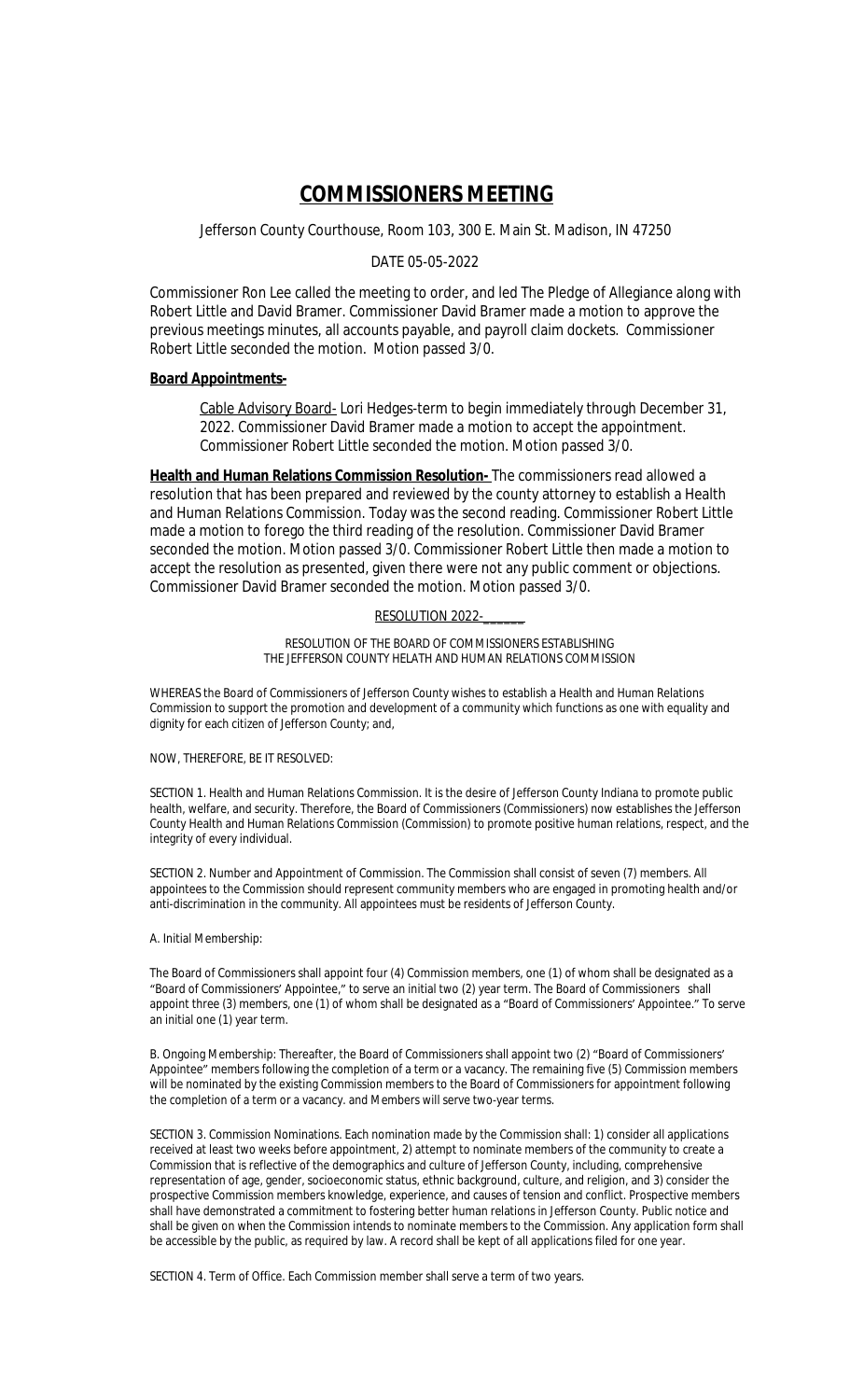SECTION 5. Vacancies. A vacancy shall occur on the happening of any of the following events before the expiration of the term:

1. Death of the incumbent.

2. Resignation of the incumbent.

3. Removal at the pleasure of the appointing or nominating authority.

4. Ceasing of the incumbent to be a resident of Jefferson County; or

5. Incumbent's absence from more than one-third of the regularly scheduled meetings in any 12 months or three consecutive regular meetings. When a vacancy occurs as the result of missing one-third of regularly scheduled meetings in one 12-month period or three consecutive regular meetings. Vacancies shall be filled by the applicable nominating or appointing authority specified in Section 2.

SECTION 6. Organization.

1. Officers. The Commission shall select annually from its membership a Chairperson and a Vice-Chairperson and any other officers it deems necessary.

2. Rules. The Commission shall prepare and adopt the necessary rules and regulations for the conduct of its business. These rules and regulations are to be approved by the Board of Commissioners.

3. Quorum. A majority of members currently appointed to the Commission shall constitute a quorum. A majority of members shall be required to carry any motion or proposal.

4. Minutes. The Commission shall keep written minutes of its meetings, a copy of which shall be filed with the Secretary of the Board and the Board of Commissioners.

5. Meetings. The Commission shall establish a regular meeting schedule and shall give public notice of the time and place of meetings. All meetings of the Commission, including any ad hoc committees or other committees appointed by the Commission, shall be open and public and all persons shall be permitted to attend any meetings of the Commission, including any ad hoc committees or other committees appointed by the Commission. The location of Commission meetings, including those of any ad hoc committees or other committees appointed by the Commission, shall be determined with consideration for equal and fair access for persons residing in all areas of the County, and for geographical, social or economic interest in matters to be considered at a particular meeting.

SECTION 7. Establishment of Committees.

1. Ad Hoc Committees. The Commission may appoint committees to carry out the functions and duties of the Commission. Any committee appointed shall consist of not fewer than three members, including at least one Commission member. The actions and recommendations of committees shall not be deemed the action of the Commission and shall in no way bind the Commission or its members. The committee shall cease to exist on completion of its assignment.

2. Volunteer and Consultant Services. The Commission may benefit from the services of volunteer workers and volunteer consultants who serve without compensation or reimbursement of expenses. Service from an individual as a volunteer worker or volunteer consultant shall not be considered as service for or employment by the County.

SECTION 8. Compensation. Members of the Commission shall receive no compensation.

SECTION 9. Duties and Responsibilities. Within ninety (90) days of all members of the Commission being appointed and confirmed, the Commission members shall draft and approve by simple majority the duties and responsibilities of the Commission, subject to approval by the Board of Commissioners. Said duties and responsibilities may be updated or amended as needed by a simple majority vote at a thirty (30) day noticed meeting, subject to approval by the Board of Commissioners.

SECTION 10. Non-County Funding. The Commission may, with the approval of the Board of Commissioners, apply for donations, grants, or other funding from public or private sources to provide for program costs of the Commission.

ADOPTED, THIS THE 5th DAY OF MAY 2022.

**Highway Department Update-** Highway Superintendent, Robert Phillips announced United Consulting has been selected to perform the annual bridge inspections, which will begin in November. The department is continuing to work on drainage projects, local paving and community crossings projects.

**EMA Update-** EMA Director, Troy Morgan presented 3 quotes to replace the gutters on the Public Safety Center. Can Do Maintenance \$5410, American Seamless Gutters \$5513, L J Seamless Gutters \$6735. Commissioner Robert Little made a motion to approve Can Do Maintenance to replace the gutters. Commissioner David Bramer seconded the motion. Motion